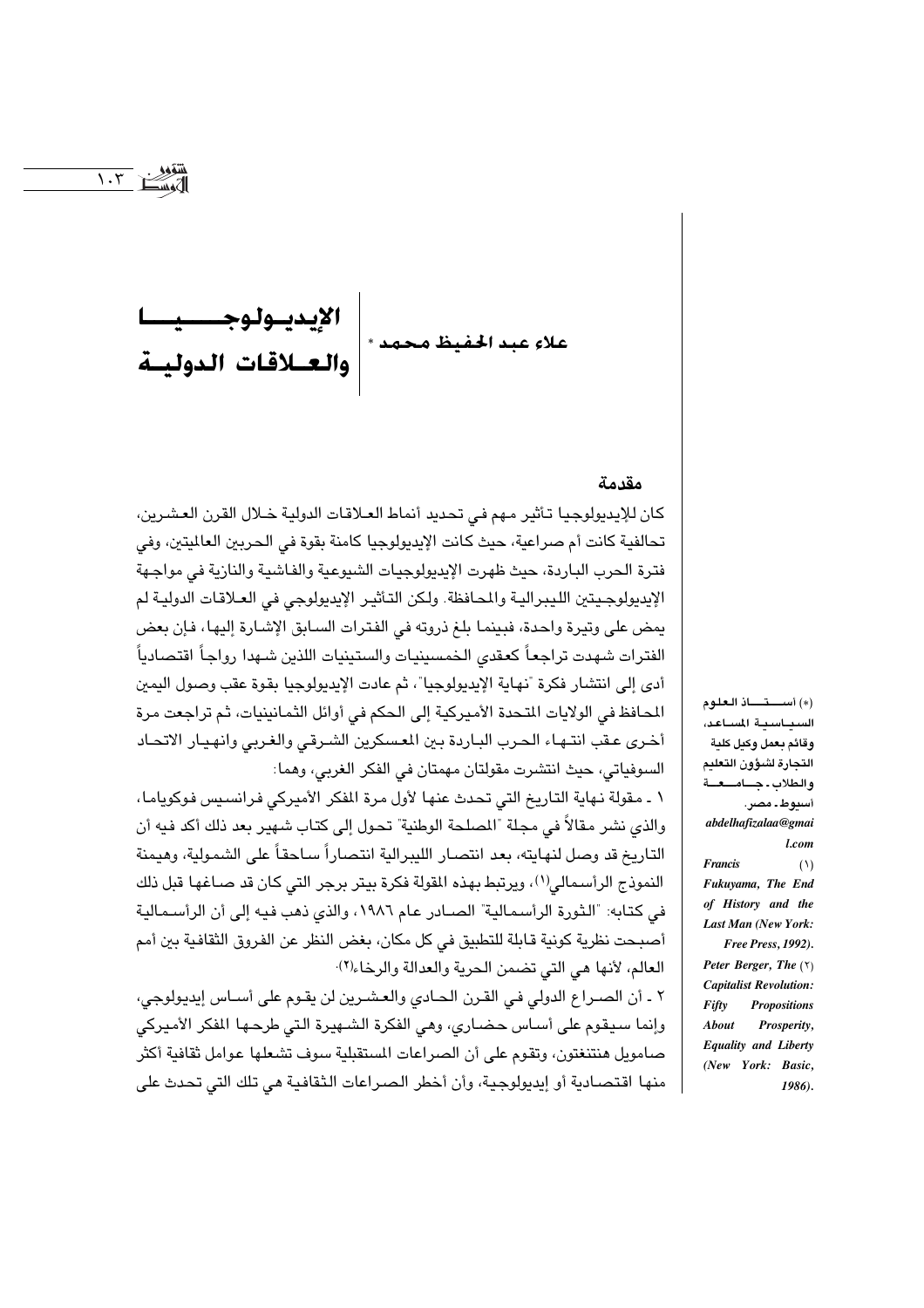$\backslash$ .  $\xi$ 

طول خطوط التقسيم الحضـاري، وأن الشعوب التي تفصل بينها الإيديولوجيا تجمع بينها الثقافة وتقرب بينها(٣).

وتنطلق هذه الدراسـة من فـرضـيـة أسـاسـيـة، وهـى أن انتـهـاء الصـراع الإيديولـوجى بين المسكرين الشرقي والغربي، وتغير المنظومة القيمية للنظام الدولي، لا يعنيان نهاية للإيديولوجيا كمكون محرك في العلاقات الدولية لما بعد الحرب الباردة، وذلك لعدة أسباب، من بينها أن مقولة نهاية الإيديولوجيا هي في حد ذاتها مقولة إيديولوجية لأن العالم يشهد تعميم إيديولوجيا القطب المهيمن، ألا وهي الإيديولوجيا الليبرالية. كما أن الإيديولوجيا ستظل، ولو نسبياً، عاملاً مؤثراً في العلاقات الدولية، مع توسيع الهوة بين الشمال المتقدم والجنوب المتخلف، بسبب توجيه دول الشمال جل اهتمامها صبوب دول أوروبا الشرقية، وإهمالها لدول الجنوب التي تتأزم أوضاعها المعيشية.

كما أن الإيديولوجيا لديها قدرة مستمرة على إخضاع السياسة الدولية بل والإقليمية والوطنية لموجات متعاقبة من الصراعات والنزاعات المعقدة، وذلك على اعتبار أنها ترجمة لتنازع المصالح الذي لا يمكن أن يزول في أي مجتمع أو عالم. كما أن صعود الأصوليات الدينية، واليمين السياسي والحركات القومية المتطرفة في مناطق مختلفة من العالم، بما فيها الدول المتقدمة كالولايات المتحدة الأميركية والاتحاد الأوروبي يوضح أن المستقبل سيشهد دورات حديدة من صعود الإيدبولوجيا وربادة تأثيرها في العلاقات الدولية.

ووفقاً لما سبق، فإن هذه الدراسة ستسعى إلى اختبار صدقية فرضيتها الأساسية، وبناء السيناريوهات المستقبلية لتأثير الإيديولوجيا في القرن الحادي والعشرين من خلال المحاور الأربعة التالية:

المحور الأول: المدخل الإيديولوجي في دراسة العلاقات الدولية. المحور الثاني: نبذة تاريخية عن تأثير الإيديولوجيا في العلاقات الدولية خلال القرن العشرين.

المحور الثالث: أمثلة لصعود الفكر الإيديولوجي في الفترة الراهنة. المحور الرابع: رؤية مستقبلية حول تأثير الإيديولوجيا في العلاقات الدولية في القرن الحادي والعشرين.

## المحور الأول: المدخل الإيديولوجي في دراسة العلاقات الدولية

توجد تعريفات متعددة لمفهوم الإيديولوجيا لدرجة أن البعض يعتبر أن الإيديولوجيا من أكثر الفاهيم الثيرة للجدل في تاريخ الفكر الاجتماعي<sup>(٤)</sup>، فقد أكد بعض الدارسين على النواحي الأبستمولوجية (المرفية) للإيديولوجيا، وأكد أخرون على جوانبها النفسية أو الثقافية. ويرى بعض الدارسين ضرورة التمييز بين الإيديولوجيا كمفهوم وبين الإيديولوجيا

 $P.(\tau)$ **Samuel** Huntington.  $The$ **Clash of Civilizations** and the remaking of World Power (New  $\mathbf{V}$ ork $\cdot$ **Schuster** Rockefeller Center, 1996). David Mclellan,  $(5)$ **Ideology** (Minneapolis: **University** of **Minnesota** Press. 1986).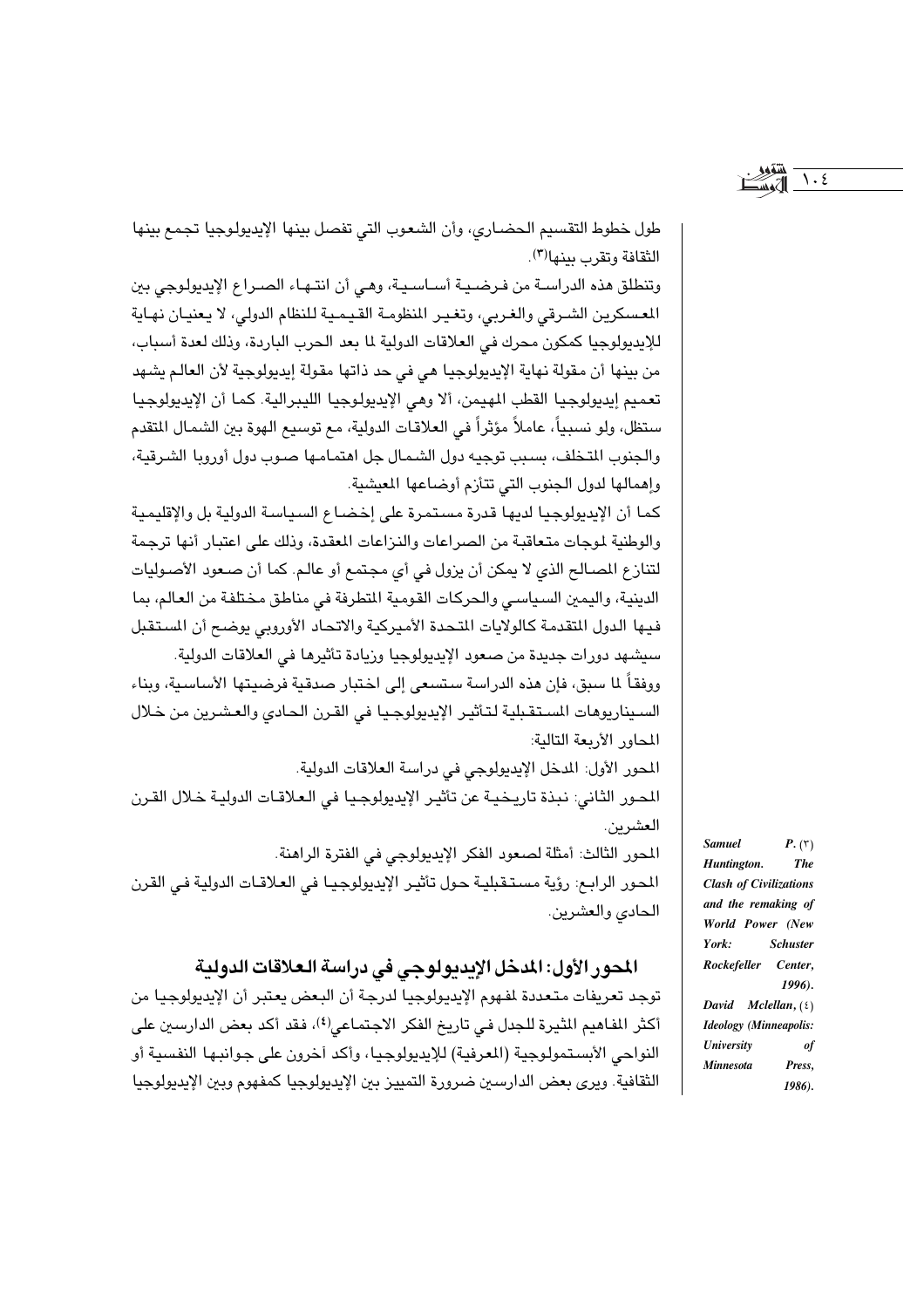كمبدأ سياسي. وبالتالي فإن تعريف الإيديولوجيا كمفهوم يعني أنها تشكل نشاطاً ثقافياً لنظام يختلف تماماً عن تحليل الإيديولوجيا كجسد من المعتقدات السياسية "المحافظة واللبير الية والاشتر اكية".

ووفقـاً لما سبق يعرف صـامـويل هنتنـغتون الإيديولوجيـا بأنها: "نظام للأفكار اكتسبـته مجموعة اجتماعية مهمة، ويتعلق بعملية توزيع القيم السياسية والاجتماعية"(9)، أما سارحينت فيعرف الإيدبولوجيا بأنها "نظام للقيم أو المعتقدات بتم قبوله كحقيقة بواسطة جماعة معينة"(٦)، وتتكون الإيديولوجيا في رأى سـارجينت من "مـجموعة من المواقف تجاه مختلف المؤسسات والعمليات في مجتمع ما، وهي تمد من يؤمن بها بصورة عن العالم كما هو، وكما ينبغي أن يكون، وبفعلها هذا فإنها تنظم التعقيد الهائل للعالم إلى شيء بسيط ومفهوم، وتختلف الصورة الناتجة في تنظيمها ويساطتها بدرجة ملحوظة من إيديولوجيا إلى أخرى، ولكن يجب أن يتم التمييز بين اعتقاد الفرد في شيء ما وبين الإيديولوجيا، فالإيديولوجيا يجب أن تكون مجموعة مترابطة من المعتقدات التي تمد المؤمن بها بصورة متماسكة عن العالم بأسره"(٧).

أما بالنسبة للإيديولوجيا السياسية، فيعرفها روبرت لان بأنها بنية من المفاهيم تتعامل مع أسـئلة مـثل: من هم الذين سـيـكونون حكامــاً؟ وكـيف يتم اخـتـيــارهم؟ وبأي مــبـاديء سيبحكمون؟. وتتبنى هذه الفاهيم برنامجاً اما للدفاع عن بعض الؤسسات الاجتماعية المهمة، أو إصـلاح تلك المؤسسـات أو إلغـاؤها(^)، وتعبـر الإيديولوجـيـا السـيـاسـيـة عن الإيديولوجيا التي تلتزم بها النخبة السياسية، وهي تؤثر في سلوكهم السياسي، وتحدد إطار علاقـاتهم السـيـاسـية بعنـاصـر المجتمـع، وهـى تتسـم دائمـاً بالطابـع الثـوري، وتهدف لتغيير واقع المجتمع وسلوكه.

وتُعد الإيديولوجيا من العوامل المَرْثرة في الهوية، فعندما يعتنق الفرد إيديولوجية ما، فإنها تعكس لديه مجموعة من القيم والمبادئ عن العالم، وبالتالي تجعله يعيد تكييف معتقداته وهويته لصالح هذه الإيديولوجيا، أي تحدث عملية تغيير للهوية لصالح الإيديولوجيا الجديدة، وأحـيـانـاً قـد تدخل الجـمــاعـات ذات الهـويات المتـمـايزة في صــراع بســبب الإيديولوجيالا)، وتتضح أهمية الإيديولوجيا في العلاقات الدولية من خلال تأثيراتها في السياسة الخارجية لكل دولة على حدة من خلال ما تقوم به من تأثير في التفضيلات الخاصة بالأمور الخارجية التي يتم الاهتمام بها١٠')، كما أنها تؤثر في إدراكات وتصورات القادة السياسيين، وتفسيرهم لما يتلقونه من معلومات حديدة(١١)، وإنطلاقاً من ذلك، فإن الإيديولوجيا المسيطرة في دولة ما تكون من عوامل التقارب والتعاون بين الدول التي تدين بإيديولوجييات مماثلة، كـمـا قـد تكون من عـوامل التـصـار ع فـيـمـا إذا تبـاعـدت تلك الإيديولوجيات في مضمونها وأهدافها(١٢).

Conservatism as an The Ideology, American **Science** Review vol. LI, no.2 (June 1957): 454-473. Sargent Lyman,  $(1)$ Contemporary Political Ideologies (Illinois: The Dorsey Press, 1972), 1. *Ibid.*  $(V)$ Robert E. Lane,  $(\wedge)$ Political Ideology: Why The American People Common Believes What He Does (New York: Free Press of Glencoe,  $1962$ ,  $14 - 15$ . (۹) إيمان أحــمــد رجب، الهوية أم المصلحة: ما الذي يتحكم في علاقات الدولة الخارجية"، السياسة الدولية، العصدد ١٨٦(القــاهرة: أكــتــوير ۲۰۱۱)، ص ۱۱. ChristopherGelpi,  $( \setminus )$ Peter Feaver and Jason Reifler. Paying the Human Costs of War: **American**  $$ **Opinion and Casualties** in Military Conflicts. (Princeton: Princeton *University* Press 2009).  $Fred(\wedge\wedge)$ **Nicholas** Martini, "The role of ideology in foreign policy attitude formation. " $PhD =$ 

 $\lambda \cdot \circ$ 

**Samuel** 

 $P_{\cdot}(\circ)$ 

Huntington,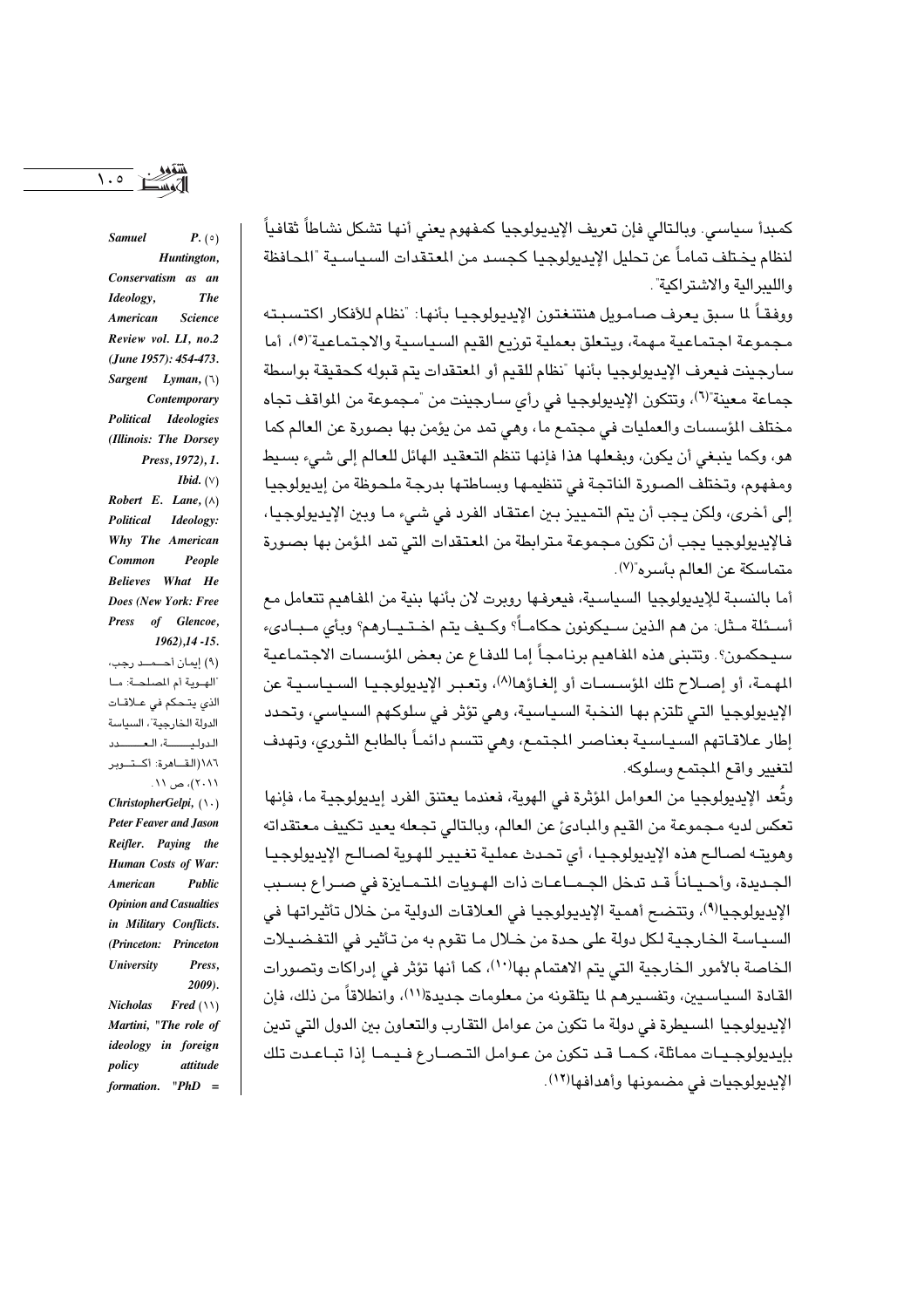وقد أدت الاختلافات الحادة بين الأفكار التي تتضمنها الإيديولوجيات المختلفة إلى إثارة جدل بين العلماء والدارسين في مجال العلاقات الدولية والعلوم الاجتماعية بشكل عام، حيث نظر بعضهم بقلق إلى سيطرة أنماط إيديولوجية تُوصف عادة بالجمود والثبات، مما قد يتسبب في أزمات بسبب الانطلاق من هذه الإيديولوجيات المنغلقة، وتوجه آخر يرى أن وجود إطار فكرى وإيديولوجي منفتح يوجه السياسة الخارجية أمر ضرورى من أجل تحديد الحلفاء والأعداء، وتحديد أولويات دوائر الاهتمام في السياسة الخارجية(١٣).

وقد نظر بعض منظري السياسة الخـارجية للإيديولوجيـا على أنها الإطار العـام لـتـحليل تأثير الأبعاد الثقافية والحضارية والقيمية والعقيدية والدينية في السياسة الخارجية، وأن لتلك الأبعاد تأثيراً قوياً في مسار السياسة الخارجية، كالشعور القومي الذي يؤثر في تحديد مصالح الدولة، واختيار وسائل الدفاع عنها، والشعور بالانتماء إلى دين ما أو إلى تصور ما عن العالم. كما يفترض الدخل الإيديولوجي أن الوقائع التاريخية ليست ذات قيمة في حد ذاتها، وإنما باعتبارها ميداناً لإثبات صحة إيديولوجية معينة، وأن التسليم بإيديولوجية معينة تتضمن رؤية لطبيعة التطور التاريخي يعنى رصد تطور السياسة الخارجية من منظور الرؤى التي تقدمها تلك الإيديولوجية(١٤).

وتوجد عدة عوامل وحسـابات متداخلة يتوقف عليهـا دور الإيديولوجيـا في السـياسـة الخارجية لدولة ما، من بينها طبيعة أهداف الإيديولوجيا، وعدد الدول التي تشتمل على تابعين لهذه الإيديولوجيـا، وعدد التـابعين في كل دولة، ونوعيـة المراكـز التي يشـغلونهـا، وموقعهم من السلطة، ومدى تأثير الإيديولوجية كقوة محركة لسلوكهم، هذا بالإضافة إلى نوعية الدول التي تتـغلغل فـيـها، ومـدى قدرة التـيارات الداخلية وقـادة الـفكر في التـأثير والضغط على صانعي قرار السياسة الخارجية، ومدى قدرة الأفكار والقيم الإيديولوجية على التلاحم مع الأحوال السياسية العامة(١٥).

وقد توصلت إحدى الدراسات عقب المقارنة بين تأثير الإيديولوجيا في كل من السياسة الخارجية والسياسة الاقتصادية للدول إلى أن تأثير الإيديولوجيا على السياسة الخارجية يكون أقوى، وذلك لأن صانعي السياسة الخارجية يتوصلون إلى استنتاجات تكون مبنية على شــواهد وتحليل، ولأن أهداف السـيـاسـة الخـارجـيـة تـخـتلف عن أهداف السـيـاسـة الاقتصادية، فغالباً ما يكون هناك دور أكبر للإيديولوجية في صياغة تلك الأهداف(١٦). وقد يزداد تأثير الإيديولوجيا في توجه السياسة الخارجية لدولة ما تجاه دولة أخرى بدرجة أكبر بالقارنة بسياستها تجاه دول أخرى. وعلى سبيل الثال، فقد توصلت احدى

الدراسات إلى وجود تأثير قوى للإيديولوجيا في اتجاهات وتفضيلات السياسة الخارجية الأمير كية تحاه الصين(١٧).

ويؤكد شيلزنجر أنه كلما ازداد تأثير الإيديولوجيات بصفة عامة فى السياسات الخارجية

 $=$  diss., University of Iowa. 2012. http://ir.uiowa.edu/et  $d/3347.$ Martin Needler, (١٢) Understanding Foreign Policy (Holt: **Rinehart** and Winston. Inc., 1966), 116-119. (١٢) أحمد تهامى عبد الحي، "تجليات لا متماثلة، تأثير العامل الإيديولوجي فى السياسة الخارجية لدول الشورات". السيباسية الدولية، العسدد ١٩٢ (القاهرة: يوليو ٢٠١٣). (١٤) روى مــكــريـــدس، مناهج السياسة الخارجية في دول العـالم، ترجـمـة حسن صعب (بيروت: دار الكتـاب العـربي، ١٩٦٦)، ص۲۷ ـ ۲۸. (١٥) غسان سلامة، الإيديولوجيا والسياسة الخارجية الأميركية: الإدارة الأميركية الحالية" في غسان سلامة وأخرون، السياسة الأميركية والعرب (بيروت: مركز دراسات الوحدة العربيـة، ١٩٩١)، ص ٣١٩ ـ ٣٢٠. **Richard**  $S.(\lambda \lambda)$ " $Whv$ **Grossman** foreign policy must be more ideological

than

policy".

University OUP blog

 $(October 2nd, 2013).$ 

economic

 $Oxford$ 

 $\mathcal{L} \cdot \mathcal{L}$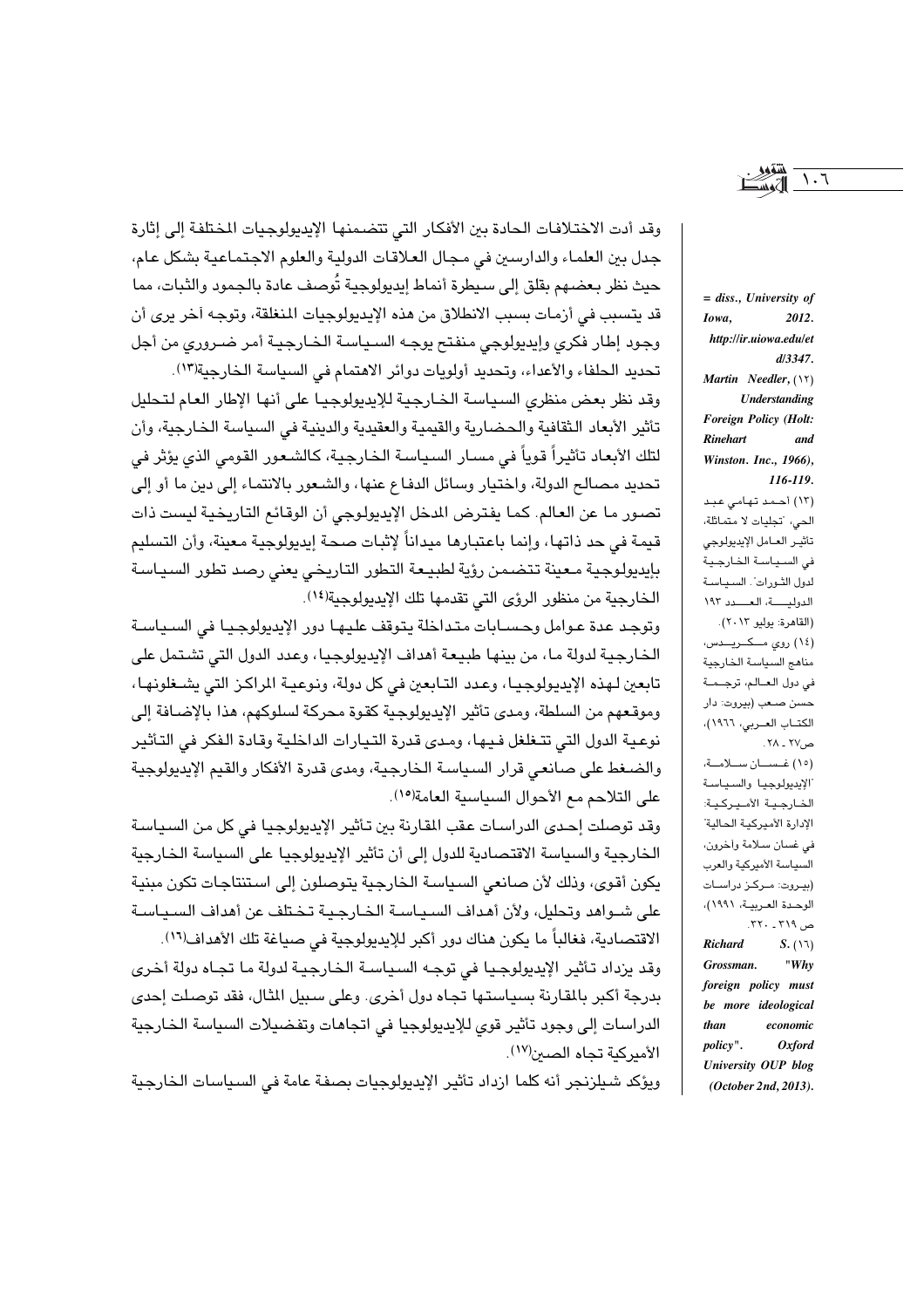$\lambda \cdot V$ 

Peter H. Gries,  $(\forall)$ H. Michael Crowson and Huajian Cai.  $"God,$ guns, and China? How ideology American *impacts* attitudes and policy preferences toward China". London: **International** Relations of the Asia Pacific, (December 2011). **Arthur**  $(\lambda \lambda)$ Schlesinger,  $J_{\cdot}$ "Foreign Policy and  $the$ American Character", Foreign Affairs no. 62 (1)  $(1982): 1-10.$ *Ibid.*  $(19)$ (۲۰) د. قصدری حسفنی، "الصـهـيـونيـة"، القـاهرة،

المركز الدولى للدراسات المستقبلية والإستراتيجية، سلسلة مفاهيم، العدد ١٧ (القاهرة: مايو ٢٠٠٦)، ص  $TV$   $Y^{\circ}$ (٢١) د. محمد السيد ستعيد أمنصليتر الأيديولوجيا فى السياسة الدولية"، السياسة الدولية، العدد ١٦١(القاهرة: يونيو  $(1) \cdot \cdot \cdot$ 

للدول ازداد احتمال العجز عن إدراك حقائق العلاقات الدولية، وتبنى سياسات متشددة وخاطئة(١٨)، وعلى الرغم من هيمنة التقليد الإيديولوجي على السياسة الخارجية الأميركية في بعض الراحل، إلا أن صـانعي السـياسـة الـخـارجيـة لم يجدوا مناصـاً من الاعتراف في بعض الحالات بحقائق العلاقات الدولية ومقتضيات المصلحة الوطنية الأميركية(١٩). ومن الأمثلة الأخرى التي شـهدها التـاريخ المعاصـر تغلب براجـمـاتيـة هرتسل مـؤسس الإبدبولوجية الصبهبونية بقبوله مبدئياً اختيار أوغندا كوطن للبهوبي على ابدبولوجيته بقبوله التخلي عن خيار فلسطبن "أرض البيعاد"، وهو الأمر الذي لم يستسيغه جمهور المؤتمر الصــهـيونـي أنذاك. كمـا أعلن دافيـد بن جـوريون عن قـبـوله لقـرار تقسـيـم فلسطين فـور صدوره، رغم رفض اليمين الصهيوني المتطرف بقيادة رئيف جـابوتنسكي الذي التـزم بالنطلقات الفكرية الأصولية للصهيونية، والذي يعد بمثابة الأب الروحي لناحم بيجبن واسـحـاق شـامـير وإريل شـارون الذين عبروا طوال وجـودهم بعيداً عن مـوقـع السلطة عن التزامهم بتلك المنطلقات، إلا أنهم اضطروا على التوالي إلى الموافقة على بنود معاهدتي الســلام مـع مـصـر والأردن والانســحـاب من غـزة، وهـى الأمـور التي تتـعـارض تمـامـاً مـع معتقداتهم الإيديولوجية(٢٠).

# المحور الثاني: نبذة تاريخية عن تأثير الإيديولوجيا على العلاقات الدولية خلال القرن العشرين

إذا قمنا بتتبع الأثر الكبير الذي أحدثته الإيديولوجيا في العلاقات الدولية خلال القرن العشرين، سيتضح لنا أن هذا الأثر كان واضحاً في الحربين العالميتين الأولى والثانية والحرب الباردة، وتفاعلات السياسة الدولية التي تصادمت فيها الإيديولوجيات، والتي برزت في مـواجـهة الإيديولوجـيات الشـيـوعية والفـاشـية والنازيـة لكل من الإيديولوجـيتين الليد الية والمحافظة.

وقد تبنت الأحزاب والقوى الليبرالية في أوروبا الغربية ومناطق أخرى من العالم في النصف الثاني من الخمسينيات والنصف الأول من الستينيات مقولة نهاية الإيديولوجيا، وذلك بسبب تمتع العالم برواج اقتصادي طويل الأجل نسبياً في الدول الغربية والشرقية على السواء، ونسب هذا النمو الاقتصادي الخارق إلى الإنجازات العلمية والتكنولوجية. كما أدى استقلال العالم الثالث إلى تهافت الإيديولوجية الاستعمارية، وما وراءها من ابديولوجيات مثل ابديولوجية عبء الرجل الأبيض. كما تراجع مستوى تأبيد الجركات والأحزاب الشيوعية والراديكالية الأخرى في أوروبا الغربية، وذلك بسبب تحسن أوضاع الشيرائح العليا من الطبقة العاملة والارتباط المتزايد لمسالحها بالازبهار الذي تحقق للاقتصاد الرأسمالي الأوروبي(٢١).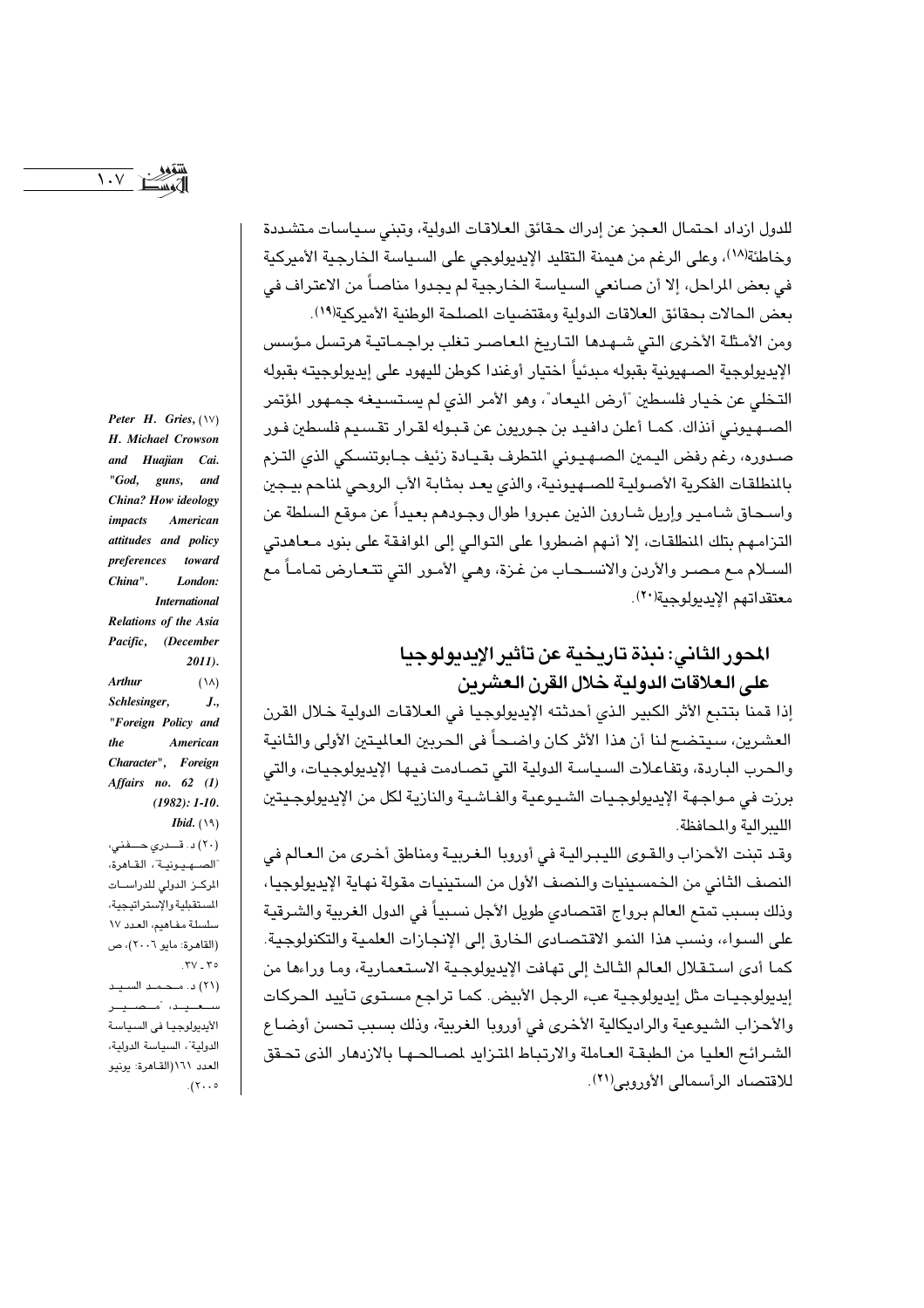$\lambda \cdot \lambda$ 

وقد رفض الاتحاد السوفياتي نظرية نهاية الإيديولوجيا، وبدا مصمماً على مواصلة الإفادة من الزخم الراديكالي الذي استمر طوال عقد السبعينيات في الشرق الأوسط وأفريقيا ومن ثم أقدم على غزو أفغانستان، الأمر الذي أشعل الحرب الباردة من جديد والذي صادف هوى شديداً من جانب الإيديولوجية المحافظة الأميركية، فقد كانت هذه تستعد لرد فعل خارق ضد الهزات والهزائم التي طالتها، وسنحت لها الفرصة لأسباب عديدة من بينها الثورة الإيرانية ومثلت هذه الأخيرة فتحاً لباب جديد في البـحث حول الظاهرة الإيديولوجية وهو العالم الثالث عموماً والشرق الأوسط خصوصاً، وبصورة أخص إيديولوجية الإسلام السياسي والأصوليات الأخرى: اليهودية والهندوكية والمسيحية.

أما على المستوى العالمي، فقد دخلت السياسة الدولية مرحلة جديدة تماما بانهيار الاتحاد السبوفياتي والإيديولوجية الاشتراكية كلها. والواقع أن هذا التطور كـان يمكن أن يواتي نظرية نهاية الأيديولوجيا شكلياً على الأقل، ولكن ما منع انتصار نظرية نهاية الإيديولوجيا هو أن الولايات التـحـدة كـانت تمر بمرحلة جـديدة وغـيـر مـتـوقـعـة، فـبـدلاً من التـرحـيب بالتطورات الإيجابية على المستوى العـالى أخذت موجة إيديولوجية جديدة تصـعد وهي موجة المحافظة عموماً والمحافظة الجديدة بوجه خاص.

## المحور الثالث: أمثلة لصعود الفكر الإبديولوجي في الفترة الراهنة

١ ـ السياسة الخارجية الأميركية بين نفوذ المحافظين الجدد والواقعيين الجدد: انبـثق الشـروع السـيـاسـي للمـحـافظين الـجـدد الذين كـان لـهم تأثيـر في صنـم السـيـاسـة الخارجية الأميركية خلال إدارتي رونالد ريجان وإدارتي جورج دبليو بوش عن رؤية إيديولوجية للعلاقات السياسية الدولية تعتبر أن القوة العسكرية هي الأساس الأول للسياسة الخارجية الأميركية وليس التفاوض، وهو ما يوضح لماذا تراجع إلى حد كبير دور الخارجية الأميركية في مواجهة البنتاجون خلال إدارتي بوش. وقد رد المحافظون الجدد على اتهامهم بالراديكالية بأنهم يسعون إلى الحفاظ على الاستثنائية الأميركية وأن الولايات المتحدة كانت دائماً دولة استثنائية أكثر حرية وفردية وديموقراطية وانفتاحاً وديناميكية مـقـارنة بأيـة دولة أخرى على وجـه الكرة الأرضـيـة، ولابد من الإبقـاء على هذه الاستثنائية(٢٢).

وقد أثرت تداعيات حرب العراق في الناخب الأميركي الذي أدان سياسات هذه الزمرة من الإيديولوجيين الذين أقاموا مشـاريـع على أسـاس تصـورات في أذهـانهم، هي أبعد مـا تكون عن الحقائق بالغة التعقيد للخريطة السياسية والثقافية والاثنية للمناطق التى تدخلوا فيها . وقد تبدى سوء تقدير المحافظين الجدد في أن سياستهم في العراق قد أدت إلى تقوية موقف إيران كلاعب إقليمي مؤثر في الشرق الأوسط على عكس ما كانوا يهدفون، حيث

Ramesh  $(55)$ Ponnuru  $"An$ Exceptional Debate.The **Obama** *administration's* assault on American identity". **National** Review/ **Digital** (March 8, 2010). https://www.nationalr eview.com/nrd/article s/339276/exceptional  $-debate.$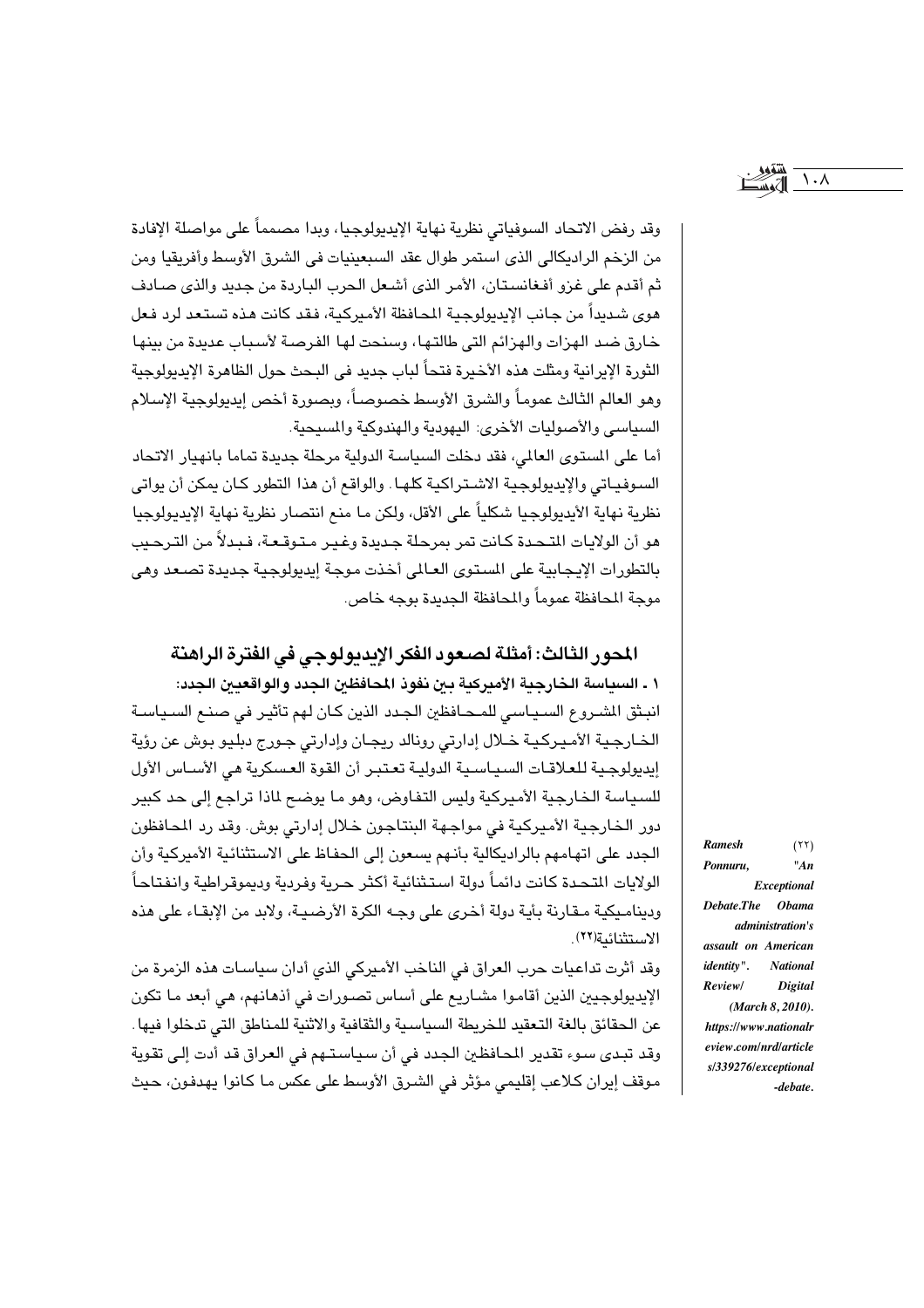$1.9$ 

أدت انتخابات التجديد النصفي للكونغرس الأميركي في السابع من تشرين الثاني/نوفمبر ٢٠٠٦ إلى فون الديموقراطيين بالأغلبية في مجلسي النواب والشيوخ. وكان أعمق نتائج هذه الانتخابات أثراً إعادة تحول السياسة الخارجية الأميركية نحو الواقعية السياسية خـلال فـترة إدارتي الرئيس باراك أوباما. فـقد ذكـر مساعدو أوبامـا في البـيت الأبيض رداً على الذين ينتقدون نـهج أوبامـا ويعـتبرون نهـجـه انهزامـياً يقـوم فـقط على رد الفـعل بأن الرئيس أوياما يركز على الفعالية البيروقراطية والاعتدال والتعقل، أكثر من تركيزه على الإيديولوجيا وتأكيد ما تتمتع به قوة الولايات المتحدة من قدرات استثنائية(٢٣).

وعلى الرغم من الجدل الذي أثارته السياسة الخارجية التي انتهجتها إدارة أوباما حول مدى واقعيتها أو مثاليتها، ومدى تمايزها عن سياسة الإدارة السابقة بقيادة جورج دبليو بوش، إلا أن الواقعية في السياسات تظل إحدى السمات التي حاولت هذه الإدارة إظهار تميزها فيها عن الإدارة القديمة التي وجهت سياستها الخارجية نحو تحقيق أهداف مثالية، لاسيمـا نشر الديموقراطية في العالم أو على الأقل التصـريح بذلك علناً. وبرغم هذه السياسة الواقعية، فقد أدى انفتاح أوباما في التعامل مع زعماء الدول غير الديموقراطية إلى توجيه اتهامات له من جانب معارضيه بتبنى إيديولوجية راديكالية معادية للولايات المتحدة. وبينما يحب أوباما الظهور بمظهر الرئيس العملى الحريص على ما يحقق مصلحة بلاده من دون التشدق بإيديولوجية، يراه منتقدوه بمظهر الرئيس الثالي الذي لا يختلف في مثاليته عن نموذج الرئيس وودرو ويلسون. فالسياسة الخارجية لكل منهما تقوم على أن الدول تتعامل وفق النوايا الطيبة والصادقة التي تتصورها في سلوك الدول الأخرى، لاسيما الولايات المتحدة(٢٤).

وقد اختار أوباما فريقاً من المستشارين للسياسة الخارجية ضم أسماء بعض الأشخاص ممن أُطلق عليهم "الواقعيون الجدد"، ومن بينهم زيغنيو بريجنسكي الذي كان "مستشار الأمن القومي" للرئيس جيمي كارتر، وسامنتا باور الأكاديمية المختصة في حقوق الإنسان من جامعة هارفارد، التي تدافع بحماسة عن وجهات نظر زمبليها في جامعتي هارفارد وشيكاغو جون ميرشايمر وستيفن والت التى تدعو إلى مراجعة العلاقات الأميركية الإسرائيلية من خلال التوقف عن خدمة مصالح "اللوبي الإسرائيلي" في تقرير السياسة الخارجية الأميركية، وهو الأمر الذي يشكل حجر الزاوية في رؤى تيار "الواقعيين الجدد". إن النفوذ القوى الذي يتمتع به تيار "الواقعيين الجدد" في فريق أوباما مسألة لم تعد غامضة، وهو مؤشر قوى على تعاظم نفوذ هذا التيار في أوساط السياسة الخارجية الأميركية في رد فعل واضح على فشل سياسات "المحافظين الجدد". ومن هذه الزاوية من الطبيعي صدور رد فعل عنيف من قبل أوسـاط "اللوبي الإسـرائيلي" المناصـر بشكل قوى لصف "المحافظين الجدد" في السنوات الأخيرة، مثلما كان الحال في موازين السياسة

(٢٣) فواز جرجس، "أسس ومرتكزات سياسة أوباما الخارجية في ولايته الثـانيـة". مـركـز الجـزيرة للدراسات (الدوحة: يناير  $.(\Upsilon \cdot \Upsilon)$ http://studies.aljazeer  $a.net$ /reports/2013/01/ 20131319341890755  $3$ htm acsessed 20/3/2014 (٢٤) أحـمـد علي ســالم، السياسة الخارجية لأوياما بين المشالية والواقعية"، السيبادة الدولية، العدد ١٧٨ (القــاهرة: أكـتــوير ۲۰۰۹)، ص ۱۳۸ ـ ۱۳۹.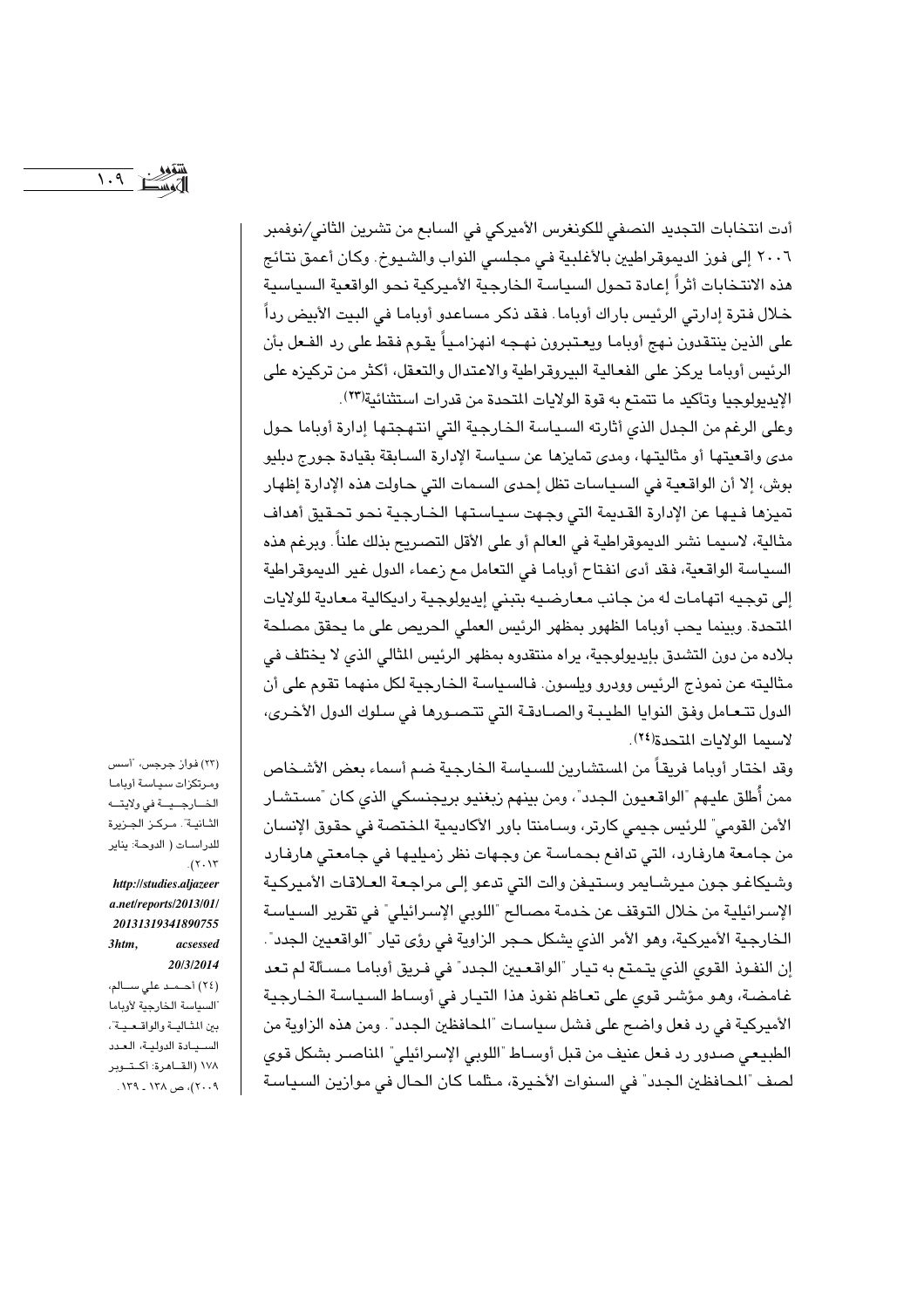الداخلية الإسرائيلية حين أصبح الصراع بين أطراف "متطرفة" وأخرى "أكثر تطرفا"(٢٥). ويرى بعض الدارسين أن معظم الرؤساء الأميركيين، بمن فيهم الذين يوصـفـون بـأنهم واقعيون كـأوبامـا، تكون لديـهم رغبـة بدرجة مـا فـى التدخل في الشـون الدوليـة لأغراض إيديولوجية، والدليل على ذلك اختيار أوباما لفريق سياسة خارجية يحمل أعضاؤه التدخل الدولی الإنسـانی مـثل سـوزان رايس علـی سـبـيل المثـال، مما يدل علـی أنه يشـاركـهم هذا التوجه الابدبولوجي(٢٦).

ويؤكد بعض الدارسين على أن العوامل الموضوعية المتعلقة بالتدخل الأميركي في الشؤون الدولية تفوق في أهميتها العوامل الذاتية. وعلى سبيل الثال يرى بوشيت أن "من الخطأ الاعتقاد بأن مسألة تشجيع النموذج الأميركي في الخارج يأتي بسبب قادة معينين، بقدر ما يكون العامل الأقوى في ذلك هو البيئة الدولية المتغيرة التي تواجه السياسة الخارجية الأمـيـركيــة، والتـي يمكن أن تؤدي على الدي الأطول لحـدوث تحــول عن هدف تشــجـيع الديموقر اطبة"(٢٧).

ومن الأمور التي تثير قلق إدارة أوباما والتي أوضحها برجيسكي مستشار أوباما القلق المتزايد من صعود الشرق والتأثيرات السلبية التي قد يتعرض الوضع الاستثنائي الأميركي في العالم منذ انتهاء الاتحاد السوفياتي، حيث ذكر أن على الولايات المتحدة أن يكون لهـا رؤية حيوسيباسيـة طويلة الأمد، وهو ما يتطلب أن تكون الولايات التـحدة قوية اقتصادياً واجتماعياً، وقادرة على القيام بروابط خارجية ذكية(٢٨).

٢ ـ اليمين الأوروبي وتأثيراته على صعود الفكر الإيديولوجي:

شهدت المجتمعات الديموقراطية الرأسمالية فى القارة الأوروبية إلى جانب صعود الإيديولوجية المحافظة الجديدة في الولايات المتحدة الأميركية صعوداً للأحزاب والحركات اليمينية، والتي استغلت فرصة وجود فراغ إيديولوجي نشئًا عن سقوط التيار اليساري الراديكالي الناقد للحداثة والرأسمالية، لتقديم نفسها كبديل قادر على التعامل مع المتغيرات الاقتصادية والسياسية والاجتماعية والثقافية. وقد شهدت نهاية التسعينيات من القرن العشرين ارتفاع التصويت لصالح الأحزاب اليمينية، ونادت تلك الأحزاب بمجتمعات عضبوية قومية عرقية ترتكز جذرياً على مفهوم الأمة، كما دعت تلك الأحزاب إلى مناهضة الليبرالية والعولة ومكافحة التعددية. وتعتنق هذه الأحزاب موقفاً صريحاً ضد المهاجرين، استناداً إلى أن الثقافات غير قابلة للامتزاج وأن الحل هو الشعوبية الإقصائية(٢٩).

يجمع كثير من المطلين على أن صعود اليمين المطرف ليس صعوداً عابراً، وإنما هو ظاهرة لهـا جذورهـا في الفكر السـيـاسـي الأوروبـي، وهـي تعبـر عن مـأزق وعـجـز وإفـلاس الحداثة الغربية وعدم قدرتها على الوفاء بالمطالب والوعود التي أخذتها على نفسها. وقد استغل الخطاب اليميني الراديكالي هذه الفرصة السياسية، وبدأ يقدم بديلاً يستجيب (٢٥) طارق الكحــــلاوي، السياسة الخارجية فى عهد أوباما ... عصر الواقعيين الجدد http://www.aljazeera. net/opinions/pages/a1 f4a088-49a9-b261-"Jonathan  $(57)$ Chat."What  $\overline{I}S$ Obama's Foreign Policy Ideology"? http://nymag.com/dail y/intelligencer/2014/0 3/what-is-obamas-for eign-policy-ideology. html. Accessed 19/1/2014. Nicolas Bouchet, (YV) democracy " $The$ tradition  $\mathbf{i}$   $\mathbf{n}$   $\mathbf{U}\mathbf{S}$ foreign policy and the Obama presidency". **International Affairs** vol. 89, Issue 1, (January  $2013$ :  $31 - 51$ . Zbigniew  $(Y\Lambda)$ Brzezinski, Strategic Vision: America and the Crisis of Global Power (New York: Basic Books, 2013). (٢٩) د. أميمة عبود، الليبرالية المهددة: صعود اليمين المتطرف الجديد في الديموقراطيات الغربية"، السياسة الدولية، العدد ١٨٨، أبريسل ٢٠١٢، ص  $55$ 

 $\mathcal{N}$ .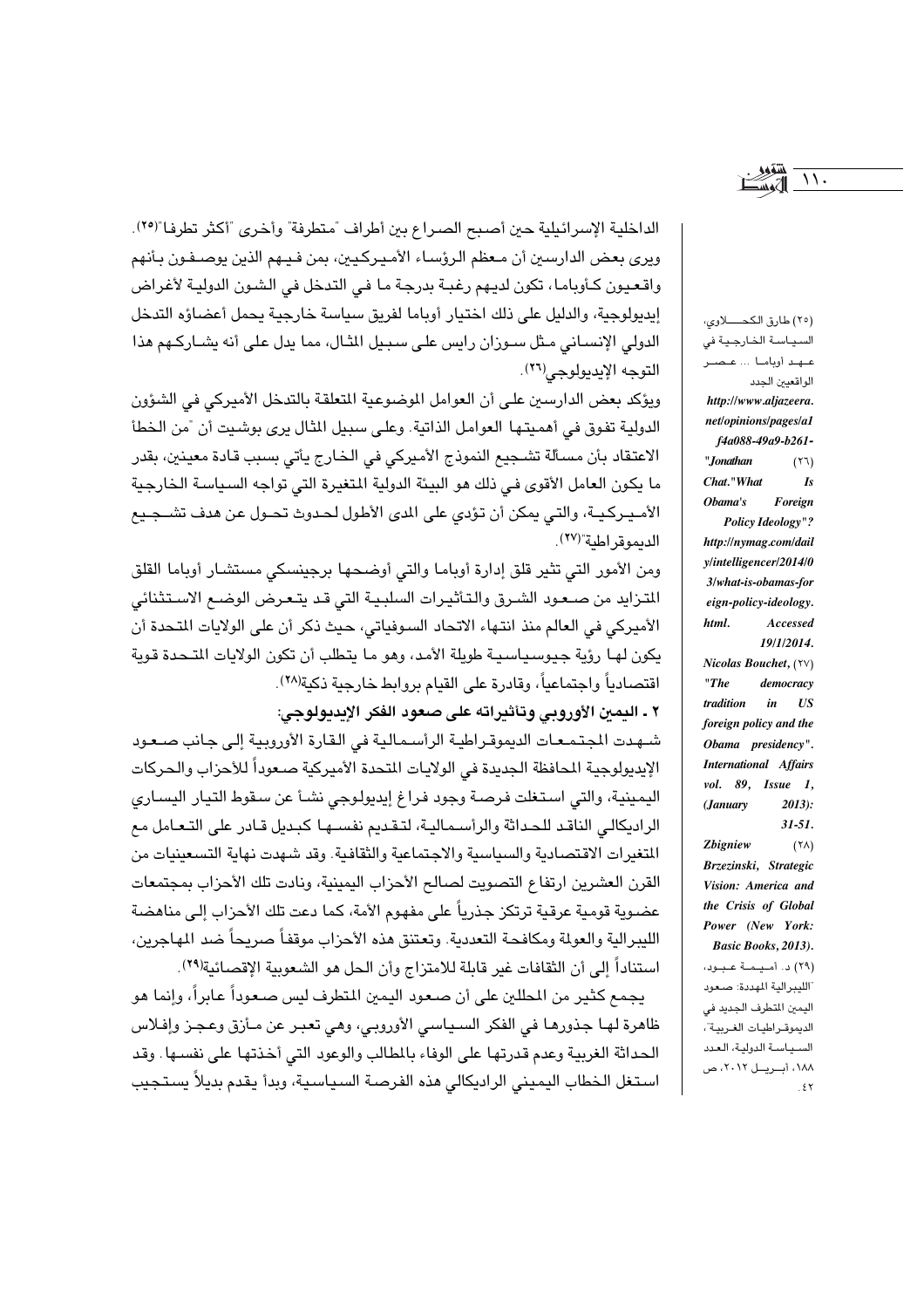$111<sup>2</sup>$ 

لطلب الجماهير بعيداً عن سياسات الليبرالية الجديدة واقتصاد السوق، ويستخدم مفردات ومفاهيم مثل العضوية المجتمعية، والثقة المتبادلة والتضامن العضوى، وهو بالتالي يسعى إلى تفكيك النماذج والقواعد الحاكمة، وهي نموذج القومية المدنية Civic Nationalism، والدستورية الوطنية Constitutional Patriotism، والديموقراطية التواصلية أو التشاورية Deliberative Democrac، وهي الأركان الرئيسية للمشروع الرسمي للاندماح الأوروبي. ويحاول خطاب اليمين المتطرف تحقيق نظام أوروبي يقوم على أساس ديموقراطية عضوية لا تعاني تشـابكات وتعقيدات الهـوية والدين، أو الآثار السلبـية لتـعدد الثقـافـات والعولمة. ويتحقق ذلك ـ من وجـهة نظره ـ من خـلال دولة أوتوقراطية تتبع سـيـاسـات ثقـافيـة وإثنيـة متجانسة، وتتبع في الوقت نفسه سياسات إقصائية واستبعادية للمهاجرين والأجانب. يعادى هذا الخطاب المفاهيم الليبرالية مثل التعدد الثقافي والتعدد الاثنى والعلمانية والفردية. وبالرغم من التخلص من بعض مفردات اللغة العتيقة الفاشية التقليدية، فإن هذا الخطاب قد أبقى على البناء الأساسي للجماعة الفاشية وطموحاتها وعلى أسلوبها في التحليل الثقافي، ويرفض هذا الخطاب أسلوب الحداثة الذي أدى إلى نوع من الانقطاع والضعف للشعوب الغربية، مما أخفى الكثير من القيم الأصلية والحقيقية لها(٣٠).

#### ٣ ـ صعود الأصولية الدينية:

شهدت الديانات الرئيسية في العالم: اليهودية والمسيحية والإسلام والهندوسية حركة صحوة أو إحياء، وتنامى دور الجماعات الأصولية، بالشكل الذي مثل ظاهرة عالمية غير مرتبطة بإقليم معين أو بدين معين، وترغب الحركات الأصـوليـة في الرجـوع إلى أصل العقيدة، واستخدامها كقانون يحكم حركة المجتمع وشؤونه، وقد لا تتمسك هذه الحركات بالنص ذاته، وإنما بتفسيرها الخاص له. وتعرف الجماعات الأصولية نفسها بأنها ضد الحداثة، وتتخوف من تنامي علمانية المجتمع، كما تُعرف نفسها على أنها جماعة متميزة عن مجتمعها لها قيمها، ونظمها الخاصة للترقى اجتماعياً، ولهذه الحركات أهداف سياسية، إذ تسعى لاستخدام الشعارات الدينية لجذب المؤيدين، ومن ثم الوصول إلى الحكم(٣١).

وقد صارت الأصـولية المسيحـية هي التيار الأقـوي تعبوياً في وجـه التيارات الليبـرالية والتقدمية في الولايات المتحدة الأميركية. ومع ذلك، فـهي لا تشكل صـدارة الشـهد الأيديولوجي، سـواء داخل الحزب الجمهوري أم على مستوى الصـراعات الأيديولوجية عالماً، وذلك لأن هذا التبار لا يتمتع يقوة عالمة، كما أنه مخيف لغالبية تبارات السياسة الأميركية الأخرى، ولذلك ارتضى هذا التيار أن يستمر دوره الظاهر بأقل كثيرا من قوته الانتخابية. وحيث إن تيار المحافظين الجدد يترجم بلغة مقبولة ظاهرياً طموحاتهم الحركية والسياسية الدولية، خاصة في العالم العربي وفي ما يتعلق بالصراع العربي الإسرائيلي،

(٣٠) المرجع السابق، ص  $\frac{2}{2}$ (٣١) إيمان أحـمـد رجب، الحركات الأصولية: التعريف وصور التأثير في العلاقات الدولية"، القاهرة، المركز الدولي للدراسات المستقبلية والإستراتيجية، سلسلة مفاهيم (القاهرة: ۲۰۱۰)، ص ۲۱.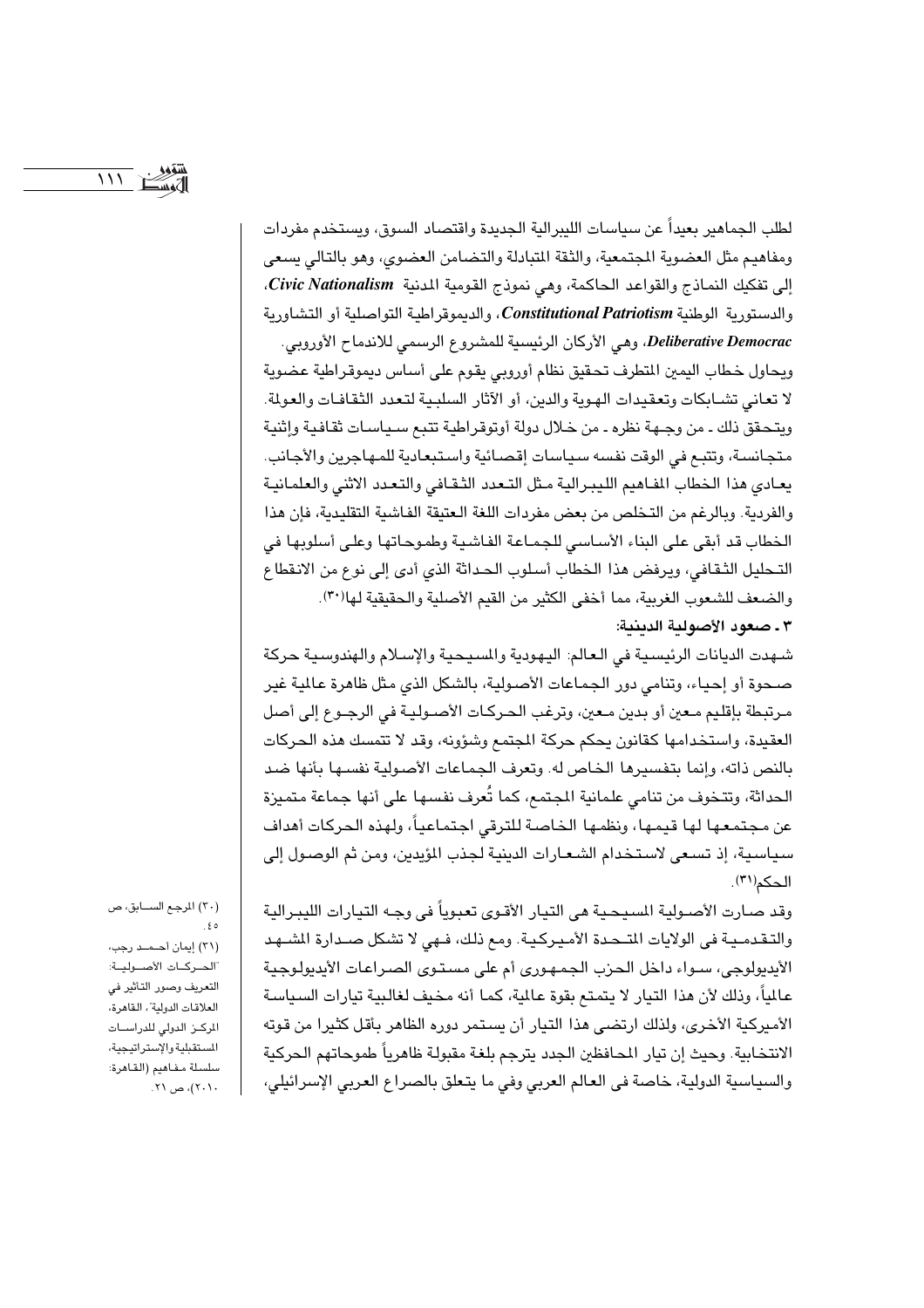$117$ 

فقد رضوا بأن يحتل المحافظون الجدد الواجهة أو المنصة الإيديولوجية في ما يتعلق بالسياسة الخارجية والعسكرية(٣٢).

وقد حولت المقولة الأساسية لعصر الحداثة الغرب إلى مركز للعالم لا يمكن للأطراف الفكاك منه أو من نموذجه، حتى لو حاولت أو ادعت ذلك، وكان بناء وإعادة بناء النظام الدولي، بأنظمته الفرعية الإقليمية وشكل الدولة فيه رداً على متطلبات التطور في الاقتصاد الرأسمالي العالمية منذ مرحلته التوسعية. وقد استخدمت الدول الغربية الرأسمالية كل ما بيدها من وسائل للعمل على تفكيك النظام السوفياتي. ويندرج هذا العمل بدرجة أساسية في إطار توسيع السوق الرأسمـاليـة إلى البلدان الاشـتـراكيـة في أوروبا الـغنيـة بالموارد الطبيعية والبشرية. وقد تم ذلك أيضاً في إطار لم شمل أجزاء الحضارة الواحدة الشتتة بفعل الصراع الإيديولوجي بين الشرق والغرب الذي لم يعد الانقسـام بشـأنه يفيد بسـبب ظهور متغيرات دولية جديدة تقتضى تحويل إمكانيات إدارته نحو خدمة مصالح اقتصادية مشتركة، وكذا نحو مواجهة تهديد يأتي من المد الإسلامي الجديد(٣٣).

وكانت ظاهرة الأصولية الإسلامية هي الأداة التي حارب بها الإسلاميون فكرة الركزية الأوروبية. ويثور في هذا الشـَّان التسـاؤل التـالي: لماذا تقـود الأزمـات في المجـتـمـعـات الإسلامية إلى بروز "الإسلاموية" وليس الليبرالية أو الاشتراكية؟ ويرد البعض على هذا التساؤل بأنه رد فعل على نظام كمال أتاتورك في تركيا الذي كان مغالياً في قطيعته مع الإسلام، ولأن القضية بالنسبة للإسلاميين هي الوقوف ضد الركزية الأوروبية والكمالية النابعة منها .وقد كان العجز عن الالتحاق بالحداثة "التقدم العلمي والتكنولوجي وتحقيق الديموقراطية والعدالة" في جوهره نوعاً من اتهام الإسـلام بأنه يقف حجر عثرة أمام التقدم المادي. وقد بذل المصلحون الإسـلاميون جهداً منذ حملة نابليون على مصـر وحتى اليوم لنقض هذه المقولة، مثلما فعل محمد عبده وجمال الدين الأفغاني وغيرهما، وذلك من خلال الدعـوة إلى الاسـتفـادة من منجـزات الحـداثة، والحـفـاظ في الـوقت نفـسـه على الهـوية الإسلامية من الضياع(٣٤).

٤ ـ محاولات تعميم إيديولوجيا القطب المهيمن (الإيديولوجيا الليبرالية): يعمل الغرب الآن على نشر الإيديولوجيا الليبرالية في كافة أنحاء العالم، من خلال دعوته لتكريس الحرية والديموقراطية سياسياً، وانتـهاج اقـتـصـاد السـوق والمنافسـة الـحرة اقتصـادياً<sup>(٣٥)</sup>، وقد باتت الديموقراطية الليبرالية أحد أهم المكونات الأسـاسـية للمنظومـة القيمية للنظام الدولي لما بعد الحرب الباردة، ويتوقف استمرار هذا النظام على مدى تقبل الفواعل الأساسية للمجتمع الدولى للديموقراطية الليبرالية التى تمثل أحد مركبات وأولويات السياسة الخارجية الأميركية لفترة ما بعد الحرب الباردة.

ونتيجة لهذه المكانة التي تتبوأها الديموقراطية الليبرالية في النظام الدولي الراهن، وفي

(٣٢) محمد السيد سعيد، مرجع سابق. (٢٣) سلوى بن جــــديد، فوضى النظام السياسي الدولي للرأسهمالية النيوليبرالية، السياسة الدولية، العدد ١٨٢ (القاهرة: ٢٠١٠)، ص ٣٦. (٣٤) سعيد عكاشة، "حقبة اللايقين: معضلات بناء نموذج إستالامي بعسد الثورات العربية"، السياسة الدولية، العدد ١٨٨ (القــاهرة: ٢٠١٢)، ص ٣٥  $\mathcal{L}$ . (٢٥) سعد حقي توفيق،

النظام الدولي الجسديد: دراسة فى مستقبل العلاقات الدولية بعد انتهاء الحسرب البساردة (الأردن: الأهلية للنشمر والتموزيع، ۲۰۰۲)، ص ۳۱ ـ ۳۲.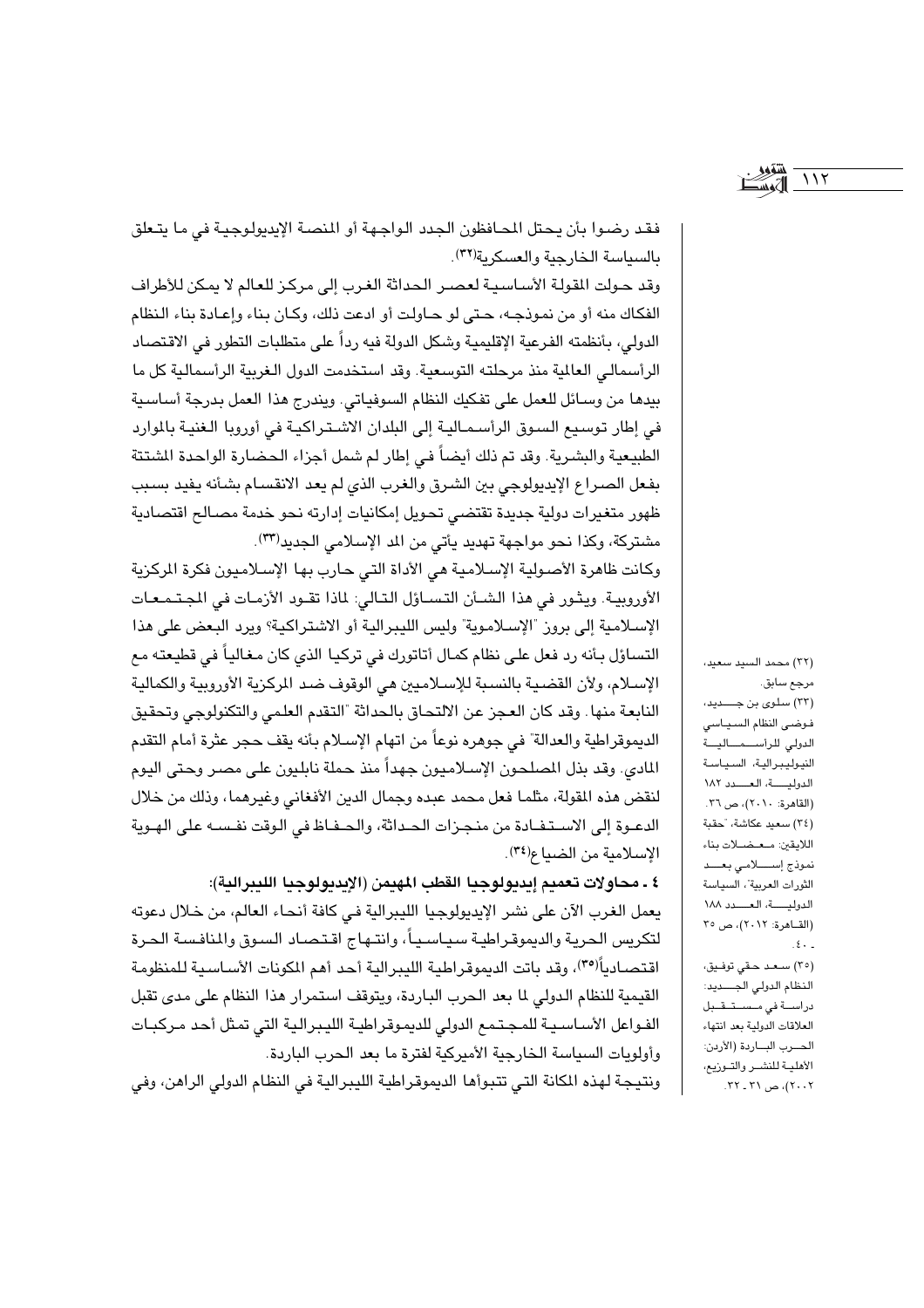$117<sup>-1</sup>$ 

أجندة الإدارات الأميركية المتعاقبة منذ إدارة بوش الأب استطاعت أن تحظى ببناء نظري، روج له مفكرون أمريكيون من أمثال فوكوياما الذي يرى أن انتشار الديموقراطية الليبرالية بمؤسساتها السياسية والاقتصادية في شتى أنحاء العالم يشكل أعلى مرحلة للتطور العقائدي للجنس البشري، وبالتالي فإن أي تقدم أو تطور للمجتمعات يتوقف على مدى التزامها بقيم الديموقراطية الليبرالية. كما روج مفكرو الغرب لقولة ثانية، وهي أن الديموقراطيات لا تحارب بعضـها بعضـاً، ومقولة ثالثة، وهي أن تحول الأنظمـة التسلطيـة صوب الديموقراطية شرط ضروري لتحقيق التنمية الاقتصادية(٣٦).

٥ ـ توسيع الهوة بين الشمال المتقدم والجنوب المتخلف:

لا يزال للإيديولوجيا شأن في الصراع بين الشمال المتقدم والجنوب المتخلف، صـراع يُعد أحد أبرز مسلمات النظام الدولي الجديد، مع توسيع الهوة بين الشمال المتقدم والجنوب اللتخلف، بسبب توجيه دول الشمال جل اهتمامها صوب دول أوروبا الشرقية، وإهمالها لدول الجنوب التي تتأزم أوضـاعـهـا المعيشـية، الاقتصـادية والتـعليمية والصـحية. ويمكن القول إن الصراع بين الشـمـال المتقدم والجنوب المتـخلف يفـرض الـتـعـامل بازدواجـيـة المعايير، نظراً للفـوارق الجـوهرية بين الطرفين على المسـتـويات العـقـائدية، والسـيـاسـيـة، والثقافية، والاقتصادية. فإذا كان خطاب دول الشمال تجاه دول الجنوب يتسم بالأنسنة نظرياً، كما هو الحال بين دول ضفتي المتوسط بحكم مصلحة الطرف القوى في المعادلة في الثروات الطبيعية للطرف الضعيف، فإن المارسة عكس ذلك تماماً. إذ أن صناع قرار دول الشمال يسعون جاهدين إلى توسيع الهوة بين الشمال والجنوب، لأن دول الشمال تستمد قوتها، ونموها، وتطورهـا من خـلال اسـتنزاف خيرات وثروات دول الجنوب، وإن اسـتدعى الأمر استخدام القوة العسكرية، وهو ما تعبر عنه طبيعة العلاقة اللا متكافئة بين طرفي المعادلة، علاقة السيطرة والتبعية (٣٧).

> المحور الرائع: رؤية مستقبلية حول تأثير الإيديولوجيا على العلاقات الدولية في القرن الحادي والعشرين

> > يمكن تصور السيناريوهات الثلاثة التالية:

السيناريو الأول: استمرار المشهد الأيديولوجي العالمي الراهن:

وصف السيناريو: تستمر قوة الإيديولوجيات الكونية الكبرى مثل الليبرالية والاشتراكية والشعبوبة والمحافظة، وقدرة تلك الإبدبولوجيات على مخاطبة الجماهير ، وإدارة السيباسة على نحـو يعكس أفـضليـة السـلام على الحـرب. ويسـتـبـعد هذا السـيناريو اختـفـاء الأيديولوجيات الأصولية الدينية، ولكنه يرى أن تلك الإيديولوجيات لن تتمكن من الإطاحة بهيمنة الأبدبولوجيات الكونية.

Pierre Allan &  $(51)$ Kjell Goldmann (eds), The End of the **Cold War: Evaluating Theories** of **International** Relations. Netherlands, Martin

Nijhoff Publishers, 1992, p.131. (٣٧) عبد الناصر جندلي، أنسنة الخطاب وازدواجية المارسة: المنظومة القيمية للنظام الدولي بعد الحرب الباردة"، السياسة الدولية، العسدد ٢٠١ (القاهرة:

۲۰۱۵)، ص ۲٦.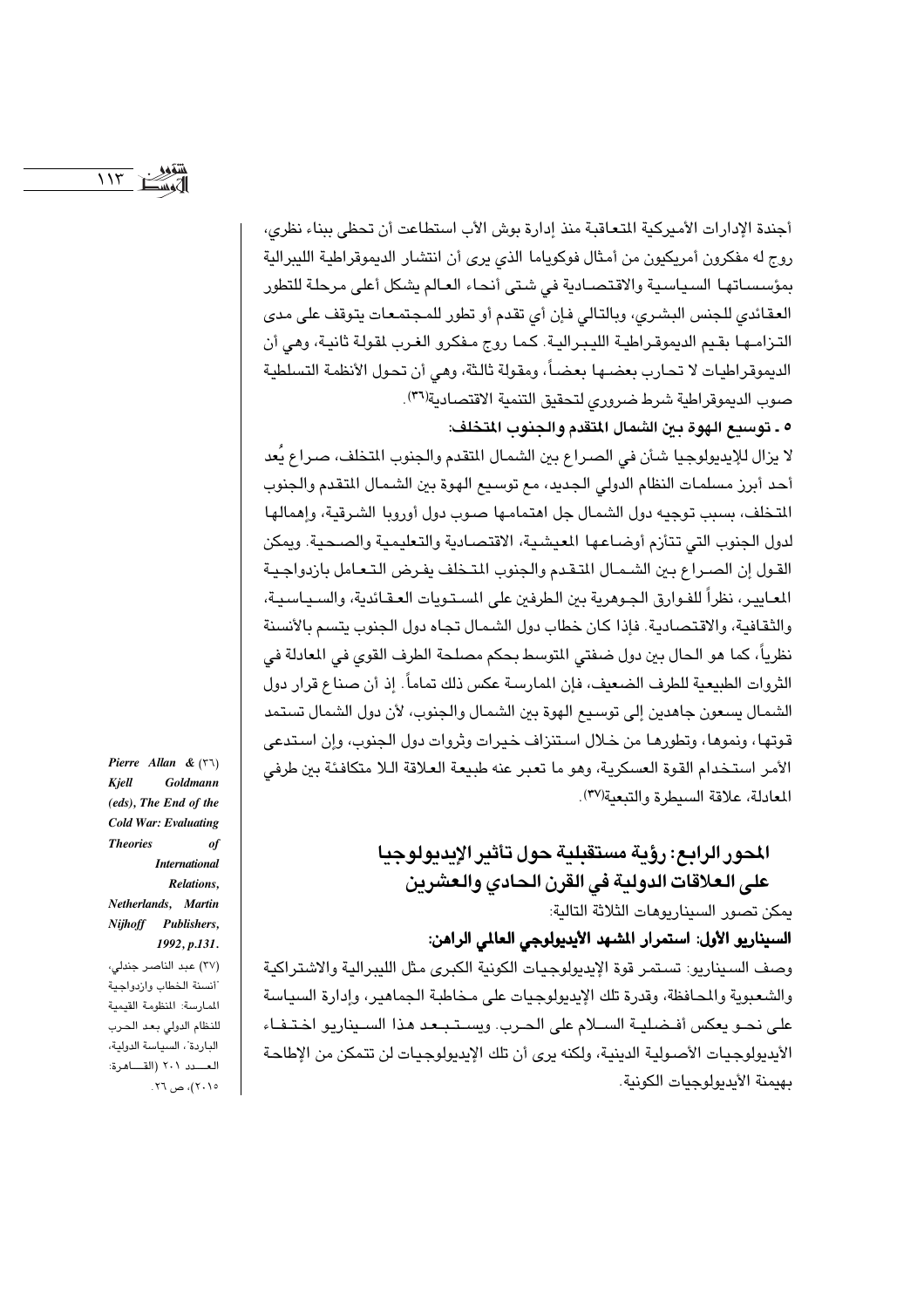$\bigwedge$   $\bigwedge$   $\bigtriangleup$ 

عوامل تحقق هذا السيناريو: يعمل لصالح هذا السيناريو عدد من العوامل، وهي: ـ استمرار الرخاء الاقتصادي ومصلحة رأس المال في استمرار ظاهرة العولة الاقتصادية. ـ تمتع الغرب باستقرار سياسي وحالة توازن اجتماعي داخلي لا يقلقها سوى العوامل الديموجرافية، وظاهرة الهجرة من العالم الثالث. ـ استمرار تمتع الطبقات الوسطى بقوة سياسية كبيرة. ـ استمرار الإدارة السياسية لدول أوروبا الغربية وأمريكا الشمالية في انتهاج سياسات براجماتية مع تحولات طفيفة في السياسات الانتخابية. الانعكاسات المترتبة على السيناريو: ـ إلحاق الهزيمة بالقوى الفاشية والعنصرية الجديدة. ـ تراجع تدريجي لخطاب الأصولية الدينية. ـ تراجع احتمالات الحروب بين الدول الكبرى، مع استمرار الحروب الأهلية والإقليمية والحروب بالوكالة. ـ استمرار الهوة بين الشمال المتقدم والجنوب المتخلف. السيناريو الثاني: انقسام العالم إلى أيديولوجيات دينية: وصف السيناريو: تتراجع الأيديولوجيات الكونية وفقاً لهذا السيناريو، وينقسم العالم إلى إيديولوجيات دينية تتصارع فيما بينها. وقد يتبلور الصراع الرئيسي هنا بين الأصولية الإسلامية من ناحية والأصولية السيحية الأميركية من ناحية أخرى، وقد تبقى الأيديولوجيات الكونية في أوروبا الغربية على الحياد. عوامل تحقق السيناريو: ۔ وجـود مؤيدين لهذا السـينـاريو من المفكرين الأميـركيـين اليمـينيـين، الذين طرحـوا فكرة صراع الحضارات أو الثقافات أو الأديان كإستراتيجية جديدة للولايات المتحدة. ـ عودة نفوذ المحافظين الجدد المتحالفين مع اليمين المسيحي في أعقاب الانتخابات الرئاسية الأميركية القادمة في حال فوز مرشح الحزب الجمهوري بها. ـ وجود أنصار أقوياء لهذا السيناريو في العالمين العربي والإسلامي. ـ تفاقم أزمة اللاجئين من العالم العربي والإسلامي إلى القارة الأوروبية، بما يساعد على تقوية الأبدبولوجيات الدينية والبمينية المتطرفة. الانعكاسات المترتبة على السيناريو: ـ احتلال الأصولية المسيحية صدارة الشهد الأيديولوجي في الولايات المتحدة الأميركية. ـ انتصار الإيديولوجيات العنصرية في أوروبا الغربية.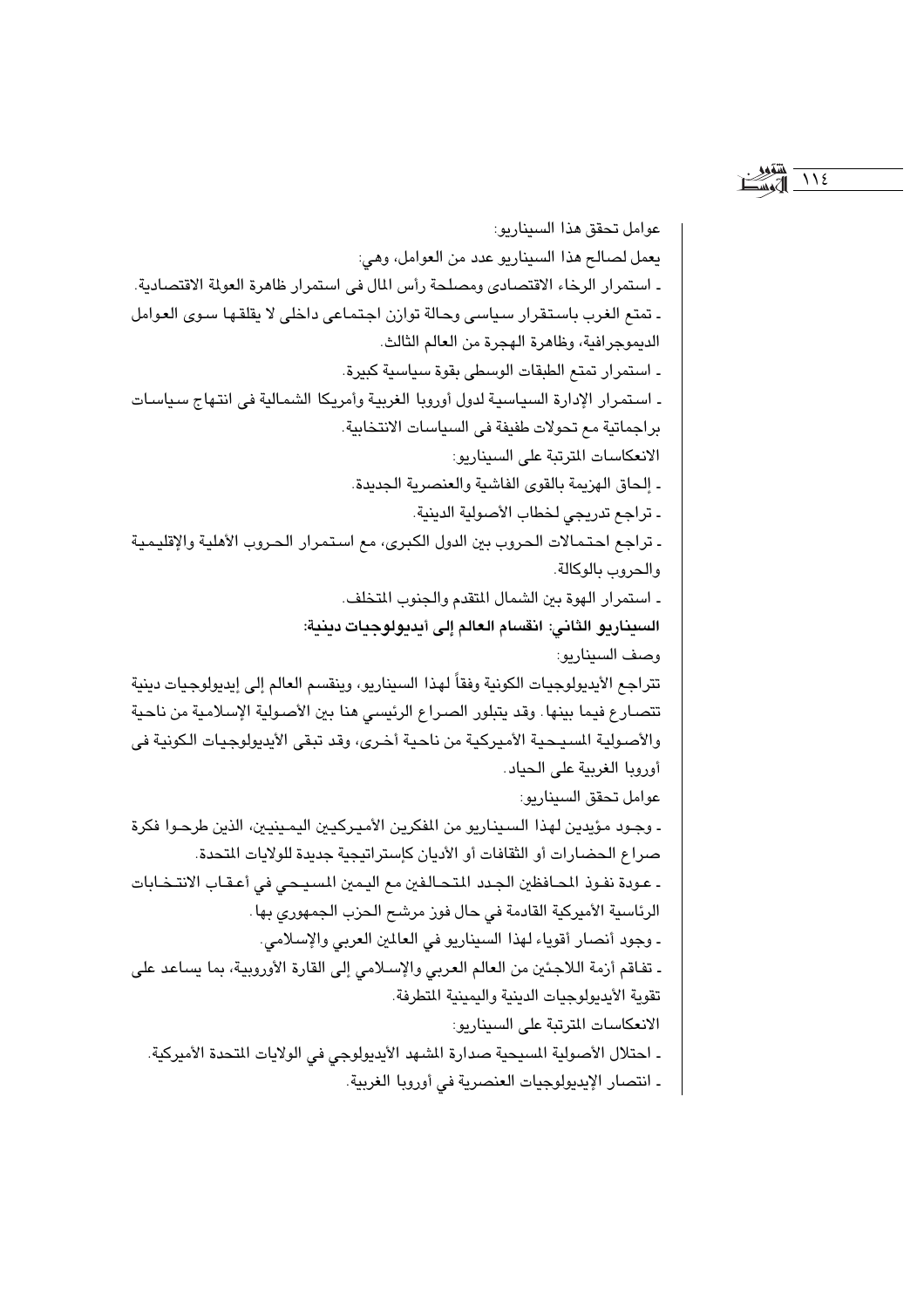۔ وصول أصوليات أخرى إلى سدة الحكم في عدد من الدول المهمة مثل الهند والصين. ۔ قد يكون هذا هو سـيناريو الكارثة مـوضـوعـيـاً، وقد يشـتـمل على حـروب كـونيـة يكون المسلمون ضحاياها الأساسيين. السيناريو الثالث: استعادة الأيديولوجيات التقدمية والإنسانية لزمام المادأة السياسية: وصف السيناريو: تتراحع الأبدبولوجيات الكونية أيضاً وفقاً لهذا السيناريو، كما تتراجع الإبدبولوجيات الدينية، فيما تتمكن الإيديولوجيات التقدمية والإنسانية من طرح رؤية تقوم على تقوية المصالح الشتركة للبشرية وتستهدف بناء نظام قوى للعدالة والتنمية الدولية. شروط تحقق السيناريو: ـ تصـعد هذه الإيديولوجيات في ظروف الأزمات التي تهدد باشتعال حرب كونية. وتشهد الفترة الراهنة نماذج لتلك الأزمات الخطيرة، كالأزمة الأوكرانية، وأزمات الشرق الأوسط. ـ تنفيذ برنامج عـالمي للقـضـاء على الفـقـر في العـالم الثـالث تشـارك فـيـه الدول الكبـرى والمؤسسات الاقتصادية والمالية الدولية. ـ تعزيز القانون الدولي. ـ اسـتـعـادة الـعـدالة المهدرة في الصـراع الـعـربي الإسـرائيلي، إذ يمثل ذلك شـرطاً جـوهرياً ۖ لتراحع الأصولية الإسلامية. ـ التأكيد على التنوع الثقافي، واحترام الآخر. الانعكاسات المترتبة على السيناريو: ـ انتصار الإيديولوجيات التقدمية والإنسانوية الأميركية، وتمكنها من صياغة برنامج واع لإعادة البناء الاقتصادي والسياسي والأخلاقي والثقافي في الولايات المتحدة. ـ إعادة توزيع الثروة العالية، بما يؤدي إلى تحقيق نهوض عالمي متوازن وواسع يقضى على الشعور الطاغي بالظلم والفساد في العالم. ـ تراجع الأصوليات الدينية في مختلف مناطق العالم.

### خاتمة الدراسة

استعرضت الدراسة مقولات المدخل الإيديولوجي في دراسة العلاقات الدولية، كما قدمت نبذة تاريخية عن تأثير الإيديولوجيا في العلاقات الدولية خلال القرن العشرين. وقد تم في هذه الدراسة تفنيد مقولة نهاية الإيديولوجيا، باعتبارها هي في حد ذاتها مقولة إيديولوجية في ظل ما يشهده العالم من محاولات لتعميم الإيديولوجية الليبرالية، باعتبارها إيديولوجيا القطب المهيمن. كما أوضحت الدراسة الأسباب التي ستمكن الإيديولوجيا من أن تظل عاملاً مؤثراً في العلاقات الدولية، ومن بينها توسيع الـهوة بين الشـمـال المتقدم والـجنوب